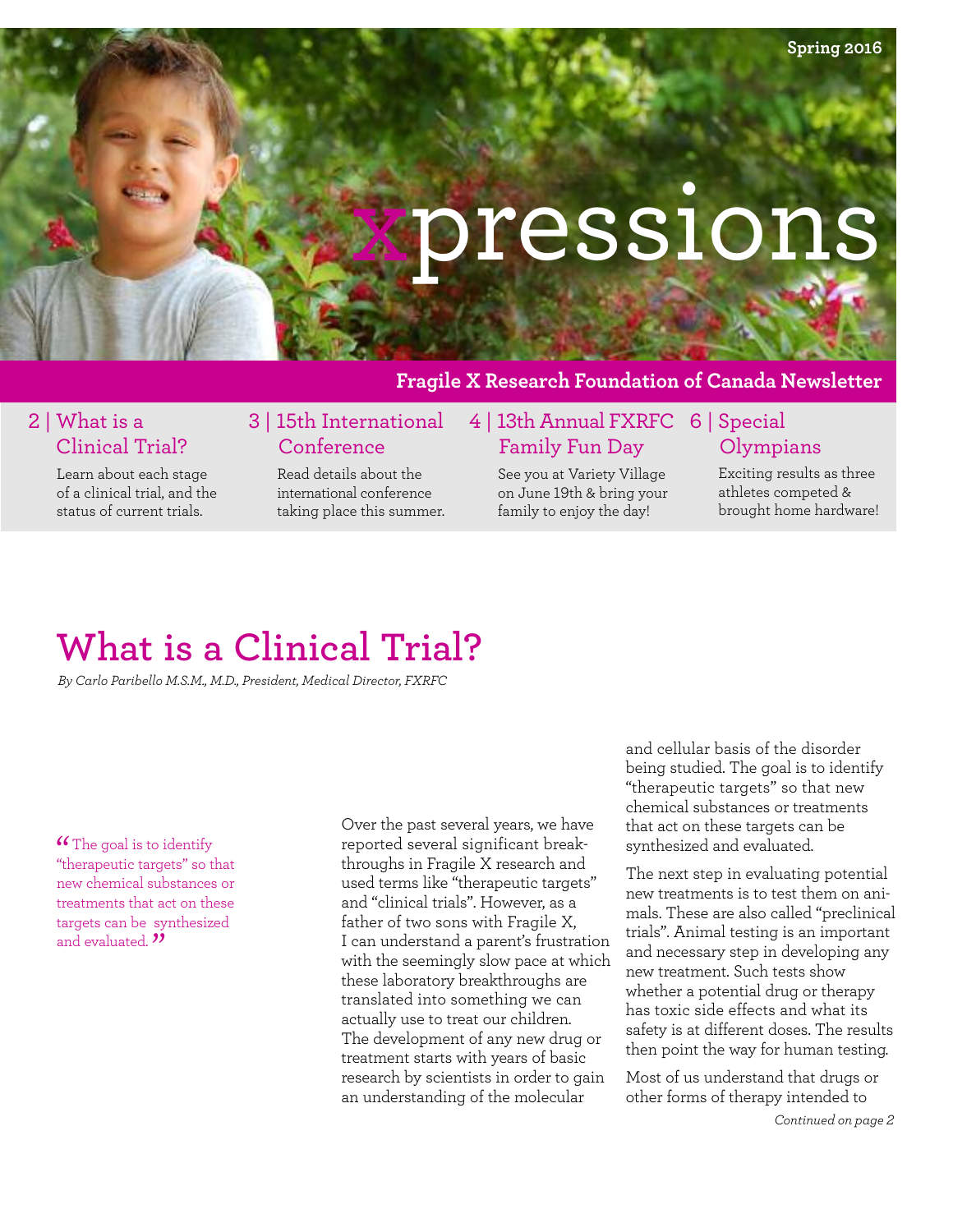# **What is a Clinical Trial con't.**

treat people have to be tested on people. These tests, called "clinical trials", determine if a drug is safe and effective, at what dose it works best, and what side effects it causes. This is information that guides health professionals and, for nonprescription drugs, consumers, in the proper use of medicines.

Clinical trials of experimental drugs proceed through four phases:

- In Phase I clinical trials, researchers test a new drug or treatment in a small group of "normal" volunteers (20-80) for the first time to evaluate its safety, determine a safe dosage range, and identify side effects. This usually takes about 2 years.
- In Phase II clinical trials, the study drug or treatment is given to a larger

group of people (100-300) that have the medical condition that you want to treat, to see if it is effective and to further evaluate its safety. This also takes about 2 years.

- In Phase III studies, the study drug or treatment is given to large groups of people (1,000 - 3,000) to confirm its effectiveness, monitor side effects, compare it to commonly used treatments, and collect information that will allow the drug or treatment to be used safely. This may take  $3\frac{1}{2}$  to 5 years.
- Phase IV studies are done after the drug or treatment has been marketed and take an additional 2 years. These studies continue testing the study drug or treatment to collect information about their effect in various

FMR1

populations and any side effects associated with long-term use.

Controlled clinical trials, are a type of trial in which results observed in patients getting the drug are compared to the results in similar patients receiving a different treatment. They are the best way science has come up with to determine what a new drug really does. That's why controlled clinical trials are the only legal basis for Health Canada (and the FDA in the U.S.) to conclude that a new drug has shown "substantial evidence of effectiveness."

Fortunately, the years of basic research into Fragile X have begun to pay off! Over the past several years, a number of potential therapeutic targets have been identified (Figure 1 below).



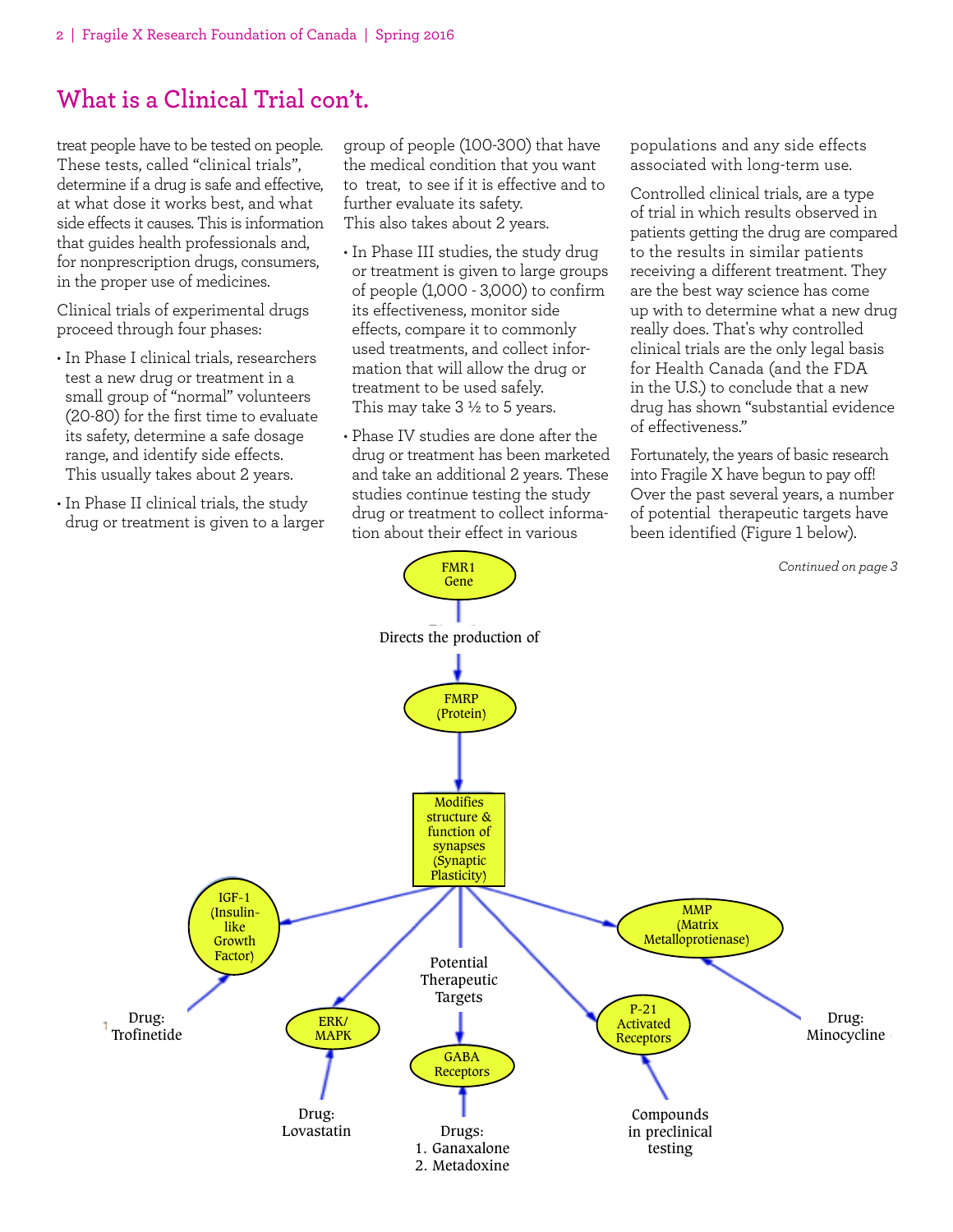Since the FMR1 gene was first identified in 1991, efforts to treat Fragile X have aimed at three different levels:

- The first is to find ways to turn the gene back on (a cure),
- The second is to try to get FMRP into brain cells,
- The third is to synthesize drugs that can compensate for the loss of the FMRP Protein (a treatment).

Most of the progress that has been made over the past 5 years has occurred in the latter of these two approaches.

However, since the farther "downstream" we get from the gene, the more the pathway diverges. This in turn means that a greater number of "therapeutic targets" will have to be treated in order to compensate for the loss of the FMRP Protein. Therefore, the first effective treatmentwill likely involve a combination of several new medicationswhich target specific neuronal receptors and signalling pathways within the brain cells.

Recent discoveries made by Fragile X syndrome researchers are some of the most important scientific discoveries of

the last 20 years! Fragile X researchers are now testing compounds which have a specific effect on the core deficits of Fragile X syndrome. Some of these compounds have now made it into the drug "pipeline" and will be developed to treat Fragile X. Below is a list of ongoing or recently completed clinical drug trials, and a complete list can be found at www.clinicaltrials.gov. We think that it is a realistic near term possibility to have routine treatment for Fragile X, that is, not just the symptoms of Fragile X, but the core features of Fragile X, within the next few years!

### **Trials and Studies Awaiting Results**

• February/2016 - Double Blind Crossover Trial of Ganaxolone - sponsored by our U.S. counterpart, the FRAXA Research Foundation. *Investigators: FrankKooy and AnkeVan Dijck- Antwerp, Belgium* This trial has completed recruitment and results are being analyzed

- February/2016 Clinical trial of Ganaxolone in children with Fragile X sponsored by Marinus Pharmaceuticals at the MIND Institute, UC Davis. This trial is still running but recruitment is complete
- 2012-15: Epigallocatechin gallate (mega green tea extract) *Mara Dierssen – Barcelona, Spain.* Trial results are being analyzed

#### **Completed Clinical Trials With Results**

• December/2015 - Neuren's Trofinetide showed some success in small Phase 2 clinical trials in Fragile X syndrome and in Rett Syndrome.

### **Mark your calendars - July 20-24, 2016 The 15th International Fragile X Conference in San Antonio, Texas at the Marriott Rivercenter!**



#### The National Fragile X Foundation's (United States) biennial international

conference presents a unique opportunity where researchers and parents can interact throughout the conference. Many researchers have commented on the experience of socializing with the parents of children with Fragile X, and how the experience has motivated them or reinvigorated their enthusiasm to make a difference in the lives of persons with this disability. The majority of the conference sessions are "Family-Friendly" and cover all three Fragile X-associated Disorders (FXS, FXTAS, FXPOI), with the greatest number of sessions focusing on FXS. In addition to the family-friendly sessions there are many scientific and technical sessions. Some of the benefits from attending include:

- Discover the latest research by some of the world's leading Fragile X experts.
- Learn new techniques, behavioral interventions and coping strategies.
- Connect with researchers, clinicians, educators, psychologists and parents.
- Get the support you need.
- Start new lifelong friendship and reconnect with old friends.

You can register online by going to: www.fragilex.org then clicking on "International Conference" and follow their directions to the registration page.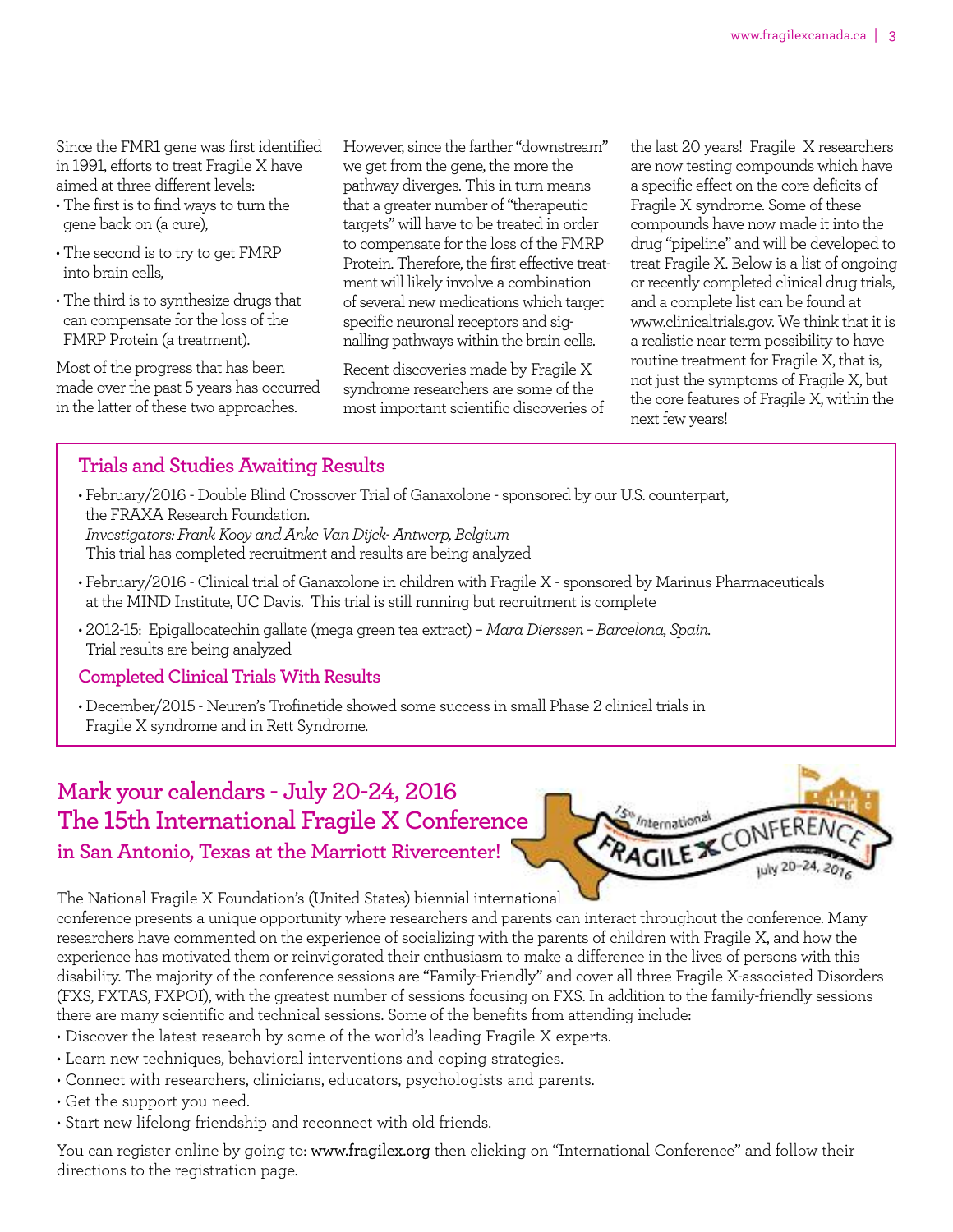

# **Sunday June 19th 2016, 11am-2pm**

Relax and enjoy a wonderful day of fun & fantastic gourmet food (we mean free hotdogs, burgers, veggie burgers & drinks) along with other incredible FX families! Feel free to bring along aunts, uncles, grandparents or whoever supports you & your family. This is your chance to meet other families, and let the kids play at a great facility. There is a fenced-in outdoor green space & patio as well as indoor space in case the weather does not co-operate.

Please RSVP no later than **June 12th**. Contact Lori Beesley (info. next page) and state how many adults & children are coming in your group.

Bring along your smiles and folding chairs if you have them (but not your pets ) and get ready to have a great time, with lots of fun and laughter! There will be lots of play equipment provided, a 50/50 draw, a bubble blowing station & more!

*This year we are again holding a lucky draw fundraiser with great prizes, so bring your wallet! If you have connections & could donate a gift card, tickets to a show or event, or a fabulous prize, please contact Lori asap or by June 10th.*

*We are asking each family to contribute one dozen* **peanut-free** *treats for the dessert table if you are able - YUM!*

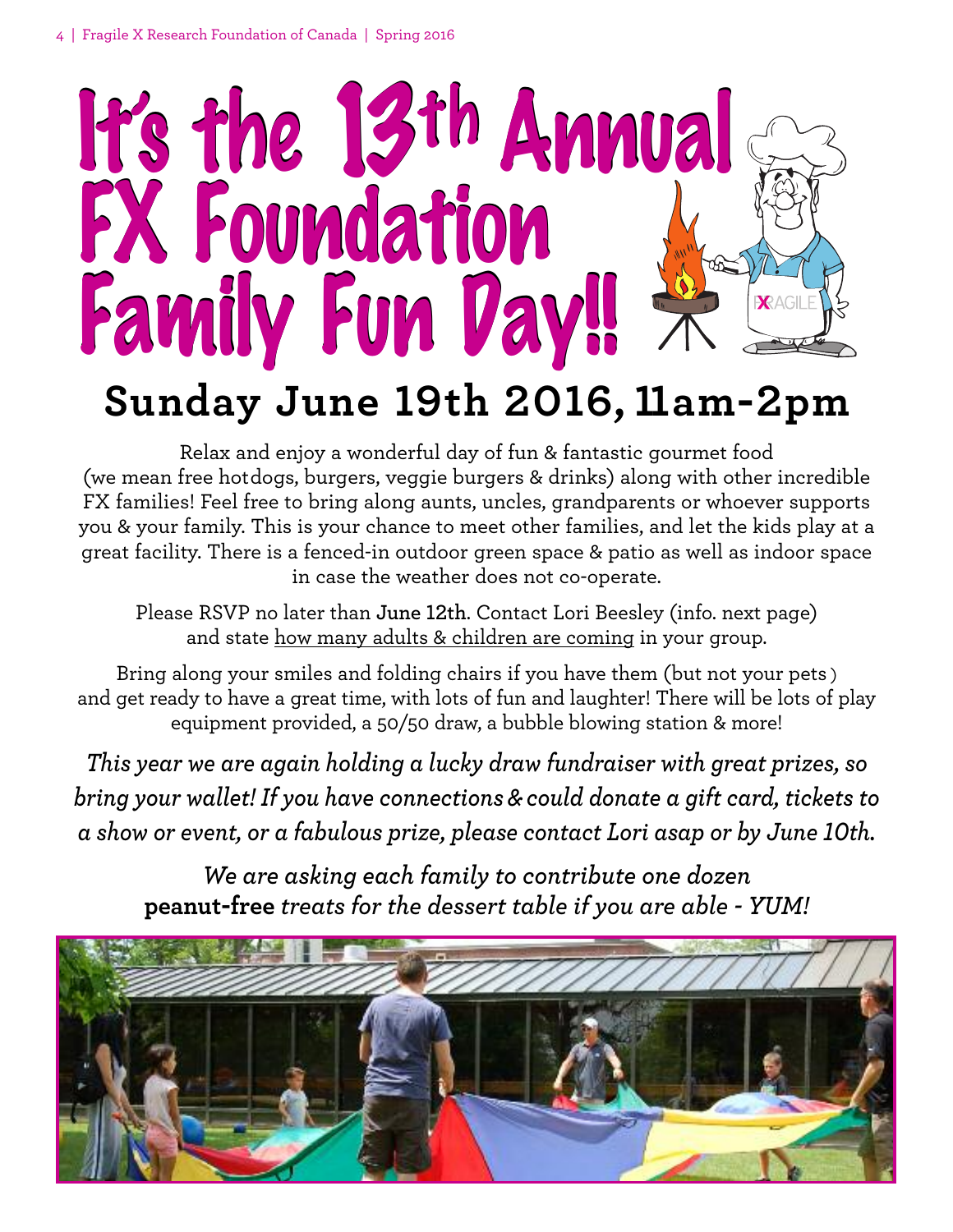

### **Variety Village is located at 3701 Danforth Avenue Toronto, Ontario M1N 2G2**

for more information on Variety Village, visit www.varietyontario.com/village/

Please note that you can ONLY exit south off the 401 at Warden Ave. or Brimley Rd. Also be aware that Danforth Rd. & Danforth Ave. are both in this area. Variety Village is on Danforth Ave. It's on the south side, and sits next to a high school. You can park in the school lot if the Village lot is full, then follow the walkway to the Village. There is a set of traffic lights at Variety Village, so just turn in where you see the sign out front!

# **Remember to let Lori know by June 12th!**

## **Contact Lori Beesley at 416-261-2666 or email: fxpicnic@fragilexcanada.ca** Please specify how many adults & how many children when you call or email. Please remember to leave a number where you can be reached, just in case. Due to limited seating, please bring folding chairs if possible.

# **We are looking for teenagers to volunteer the day of, so please contact Lori early if you know someone that can assist. They can earn time toward their high school community hours!**

**Thank you and hope to see you on June 19th!**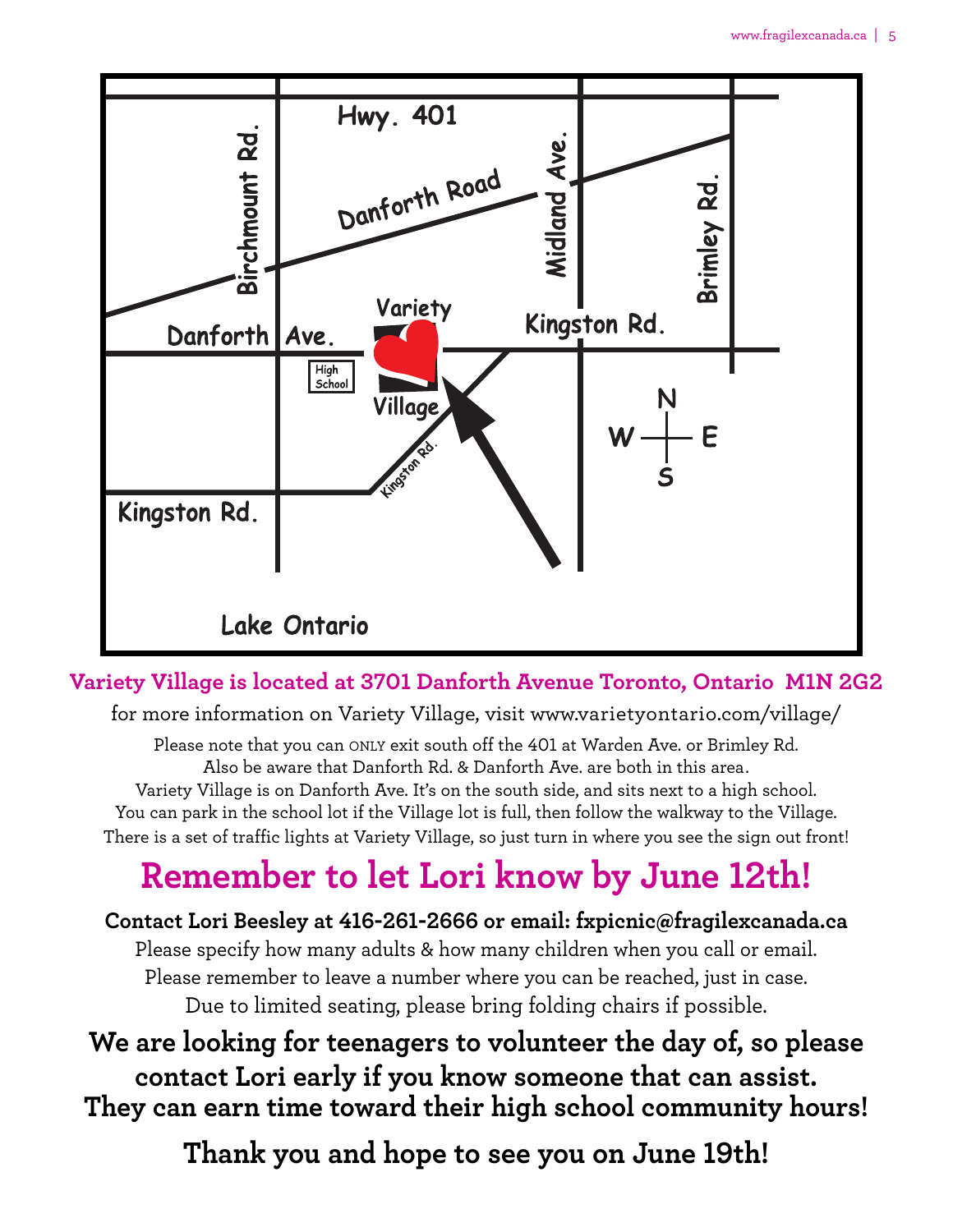# **3 Athletes - 2016 Canadian Special Olympics, Winter Games, March 1-5 in Corner Brook NL**

**David Jessome**, proudly wears the Bronze Medal , which he earned in the Giant Slalom - intermediate level at the 2016 Canadian Special Olympics, Winter Games held in Corner Brook, NL this year. Mom, dad, and sister Catherine, watched proudly as David skied his way to the podium .

An impressive opening ceremony marked the official start of the games, and at the end of the games, there was a closing ceremony. Meanwhile, over the course of 5 days, 650 athletes from all the provinces and the territories competed in the following 7 sports: curling, floor hockey, figure skating, speed skating, snowshoeing, alpine skiing and cross-country skiing.

Despite the varied weather conditions, heavy rain squeezed between two snow storms, the mission staff, as well as several coaches and volunteers were dutifully on site to supervise the athletes and to ensure the smooth running of each event.

All in all it was a great scene, the athletes cheering on their fellow team members, meeting new friends. Parents mingled with other parents as well as being treated to a wonderful evening of local folk songs and some good down home cooking. Just a fantastic time was had by all…

*David proudly shows his well earned medal. Congratulations David!*



**Benjamin Paribello** and his brother Nicholas Paribello recently attended the Special Olympics Canada Winter Games in Corner Book, Newfoundland, representing Team Ontario in Nordic skiing. The Blow Me Down Cross Country Ski Trails were the perfect venue, although the snow didn't always cooperate. At one point, 70 local people came in to shovel snow onto the trails!

Battling the frigid temperatures, Benjamin won a bronze medal in the 500 metres classic. Older brother Nicholas, competing in the top division, placed fifth in the 5km skate skiing event, breaking the 30 minute mark for the first time and finishing in 28:53, a personal best!

The athletes now anxiously await the roster for the Special Olympics World Winter Games to be held next year in Graz, Austria.





*Congratulations to Benjamin (left) and Nicholas (right) on their outstanding achievements in Corner Brook!*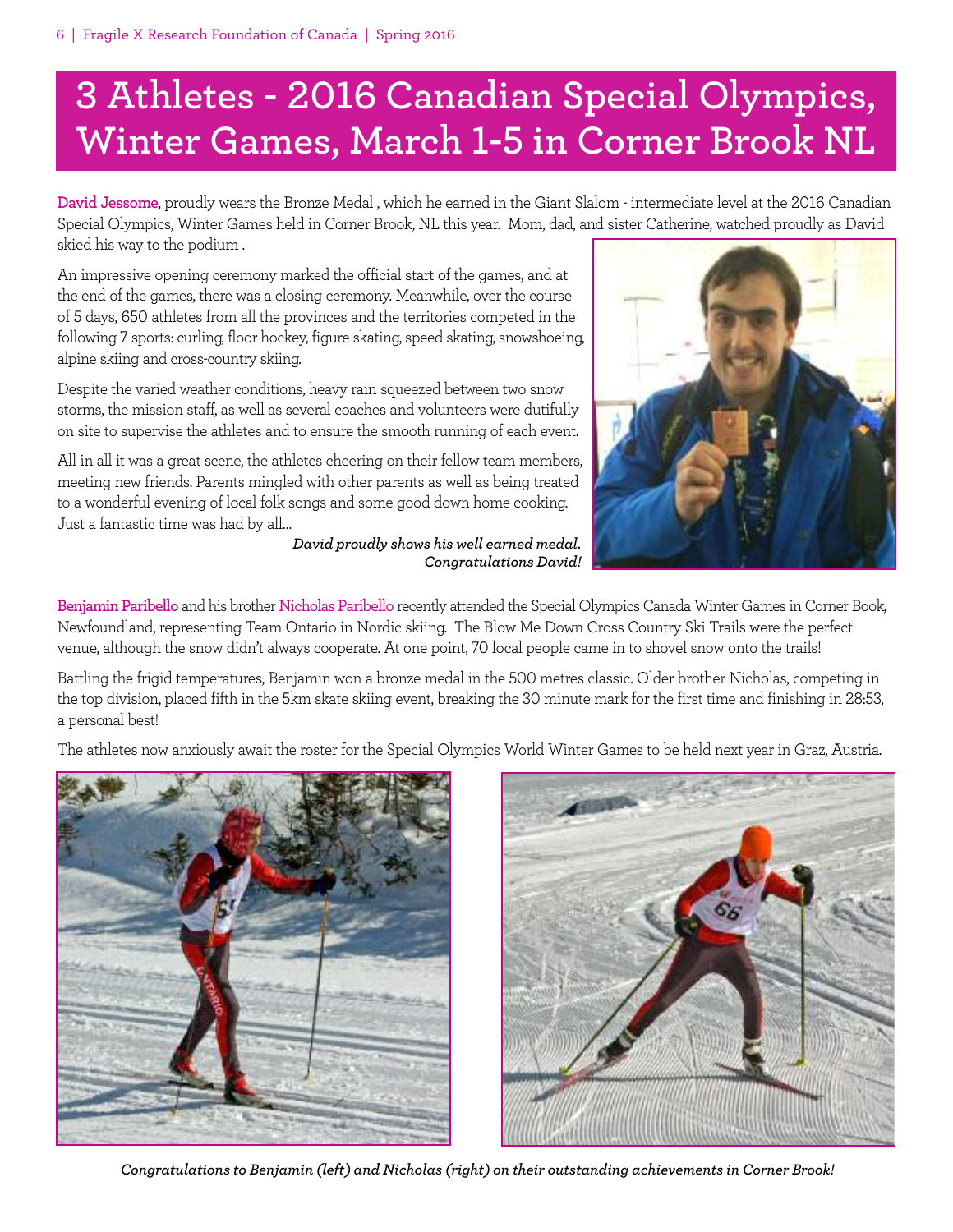# The Victoria Fragile X Conference University of Victoria, B.C. in November 7, 2015

#### *By Tessa and Lawrence Spero. Lawrence is a Board Member ofthe FXRFC*

A very focused group of 85 people, including families and their support circles, educators and health care professionals attended the Victoria Fragile X and Related Conditions Conference. Speakers included Dr. Carlo Paribello of the Fragile X Research Foundation of Canada; Tracy Muran-Stackhouse, Occupational Therapist and Sarah Scharfenaker(known to many as "Mouse") Speech and Language Pathologist, both from Denver, Colorado; Dr. Elena Lopez, Sunny Hill Health Centre for Children, Vancouver; Gudrun Aubertin, Victoria, Clinical Team, and Kirsten Madsen, FXS Parental Liason, Nanaimo.

#### *Tessawrites:WhatIlearned attheConference...*

- The main thing I learned was that there are an awful lot more people with Fragile X than I had thought. There are thousands. I was very sorry to learn that. We live on an island with a population of less than 400 kids, and there is 1 other school aged person with Fragile X that I know of, and, I think there may be 1 more.
- I learned that how my husband and I had described our son the whole time was valid. We had been to millions of conferences about Fragile X in the past and they did not have anything new that we could bring back to his teachers. So we stopped going. Now he is 34 and they have Relevant Jargon! So his 3 year old meds regime tackles "Hyper-arousal". That explains why he so often flies off the handle with no warning and how he sleeps like a dead dog when he does sleep - he has an Official Description.
- We all participated in a demonstration of hyperarousal. We formed groups of 3, and 2 of us yelled and demanded that the 3rd person do things. It was awful for all of us, no matter which position we had. It was just chaos and everyone wanted to run away.
- There was a great presentation on learning style! For example, to make a snowman with various craft baubles, many teachers show the final result and then give the kids the first items to glue. Then the next and by the end they have a screaming kid and they can't figure out why. The presenter suggested showing the final result and putting out all the items on the table and letting the kid go to it. The kid can do it in any order he likes and it will be done. Now that particular example would probably work with everyone, but if you expand that idea out to other examples, it's interesting. I think people are so careful with Special Needs kids.
- People with FXS are "Incidental Learners". That is how our son learned lots in his segregated classrooms. Everyone else would be around a table and he would often be in the kitchen (same large room, different area). The teachers would always laugh when he supplied the correct answers when no one thought he was paying attention, so they let him stay in the kitchen. Maybe jargon can give the teachers credibility when they let kids do other things.

I enjoyed this day-long conference immensely.Iliked meeting people in the same boat as I am in. Therewere a lot of O.T.s, some teachers, and not enough parents as usual.The organizers had enlisted special ed students to provide day care. Lots of attendees asked that next year this conference move around the area to make it easier for people who live further away to attend.

#### *Lawrence Sperowrites:WhatIlearned atthe conference from Tracy and Mouse*

- People who have Fragile X learn a whole process simultaneously not sequentially. They want to see the whole video rather than a sequence of flash cards. Show end product – gestalt learning.
- Math and numbers are hard but if you replace numbers with images three cats, four dogs etc. it works much better.
- Use indirection for teaching. Talk to the child sitting next to them rather than directly at them. Try to use "happy talk", be positive not negative. Use Incidental learning – side dialogues. Take emphasis off the individual put it on the visuals.
- Use beginnings, ends and timetables and "how do I know when I am done"then "what should I do".
- Build on their huge imitations skills.
- People with Fragile X live in a state that we would describe as hyperaroused. Normal for them would be hyperaroused for us. Work on *Ready - Not Ready* regulation. Increased perseveration is a good indicator of increased hyperarousal. Approach/ avoidance – walking towards at the same time as pulling back also reflects hyperarousal.
- Bring what we know to adult services! This was something they said all parents should do with out further explanation. It was one of the few times a professional implied that parents know more about their kids than they do.

I look forward to next years' conference.